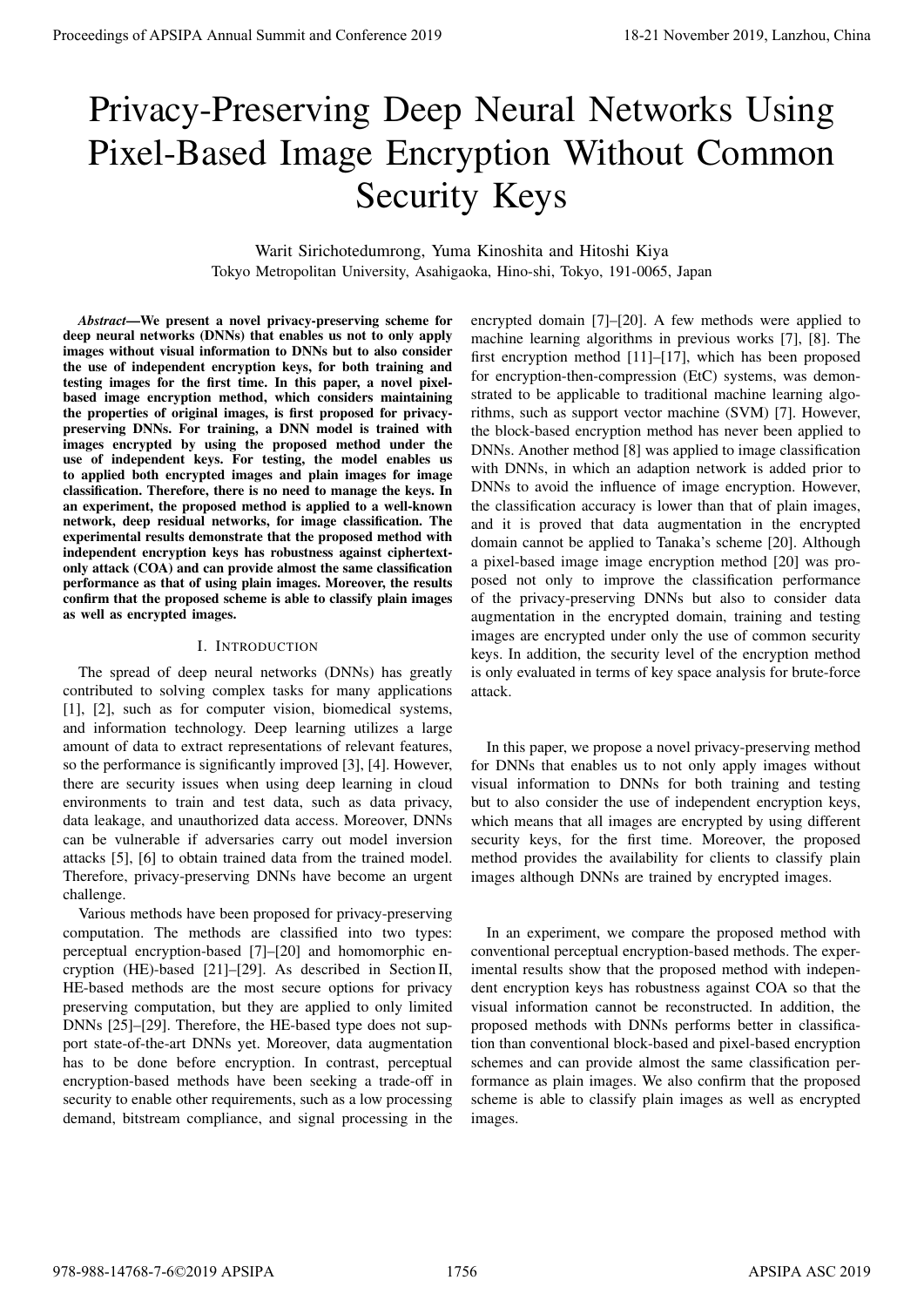# II. RELATED WORKS

## *A. Visual Information Protection*

Security mostly refers to protection from adversarial forces. This paper focuses on protecting visual information that allows us to identify an individual, the time, and the location of the taken photograph. Untrusted platforms and unauthorized users are assumed to be adversaries. Moreover, images used for training a DNN model can be reconstructed from the DNN model [5], [6]. If the model is trained with the images without visual information, visual information of the trained images is still protected although the model inversion attacks are carried out.

Various perceptual image encryption methods [7]–[19] have been proposed for protecting the visual information of images. Compared with full encryption with provable security like homomorphic encryption (HE), they generally have a low computational cost and can offer encrypted data robust against various kinds of noise and errors. In addition, some of them aim to consider both security and efficient compression so that they can be adapted to cloud storage and network sharing [11]– [18]. However, with the exception of a few previous pieces of work, most conventional perceptual encryption methods have never been considered for application to machine learning algorithms [7], [8]. Although a pixel-based image image encryption method [20] has been proposed to improve the classification performance of the privacy-preserving DNNs and consider data augmentation in the encrypted domain, training and testing images are encrypted under only the use of common security keys.

## *B. Privacy-Preserving Machine Learning*

As mentioned above, three perceptual image encryption methods have been studied for privacy-preserving machine learning so far [7]–[18], [20]. The first encryption [7], [9]– [18], which has been proposed for EtC systems, is applicable to tradition machine learning algorithms, such as support vector machine (SVM), k-nearest neighbors (KNN), and random forest even under the use of the kernel trick [7]. However, its block-based encryption method has never been applied to DNNs. The other [8] was applied to image classification with DNNs, but the accuracy is lower than that when using plain images, and the influence of data augmentation in the encrypted domain cannot be avoided yet. In contrast, the pixelbased image image encryption method [20] has been proposed to improve the classification performance of the privacypreserving DNNs and consider data augmentation in the encrypted domain. However, the existing privacy-preserving DNNs train the DNNs under the use of common security keys, so the key management is required. Examples of encrypted images are shown in Fig. 1. Proceedings of APSIPA Annual Summit and Conference 2019<br>
A Usual distinction processes of Annual Summit and Conference 2019<br>
The processes of Annual Summit and Conference 2019<br>
In the processes of Annual Summit and Confer

Alternatively, privacy-preserving machine learning methods with homomorphic encryption (HE) [25]–[29] have been studied. One is CryptoNet [28], which can apply HE to the influence stage of CNNs. CryptoNet has very high computational complexity, so a dedicated low computer convolution core



 $96 \times 96$ 



(b) Block-based encryption [11], [13] (Block size= $4 \times 4$ )



Fig. 1: Examples of images encrypted by conventional schemes

architecture for CryptoNet was proposed and implemented with a CMOS technology [29]. In CryptoNet, all activation functions and the loss function must be polynomial functions. Therefore, it cannot be applied to state-of-the-art DNNs. Moreover, CryptoNet does not allow us to carry out data augmentation in the encrypted domain, in addition to the high computation complexity.

One approach with HE has been proposed for privacypreserving weight transmission for multiple owners who wish to apply a machine learning method over combined data sets [25]–[27]. However, this approach can not be applied to network training in the encrypted domain.

In this paper, we aim to propose the novel privacypreserving DNN that enables us to train a DNN model with images encrypted by using the pixel-based image encryption under the use of independent encryption keys. Then, the model is applied with encrypted images or plain images to obtain the classification results. As a result, the key management is not required by the proposed privacy-preserving DNNs.

#### III. PROPOSED METHOD

#### *A. Overview of Privacy Preserving DNNs*

Figure 2 illustrates the scenarios used in this paper. In the training process, data augmentation is first carried out to each training image,  $I_{Tr,i}$ ,  $i = 1, 2, \ldots, g$ . Then, a client u encrypts the training images to protect the visual information of the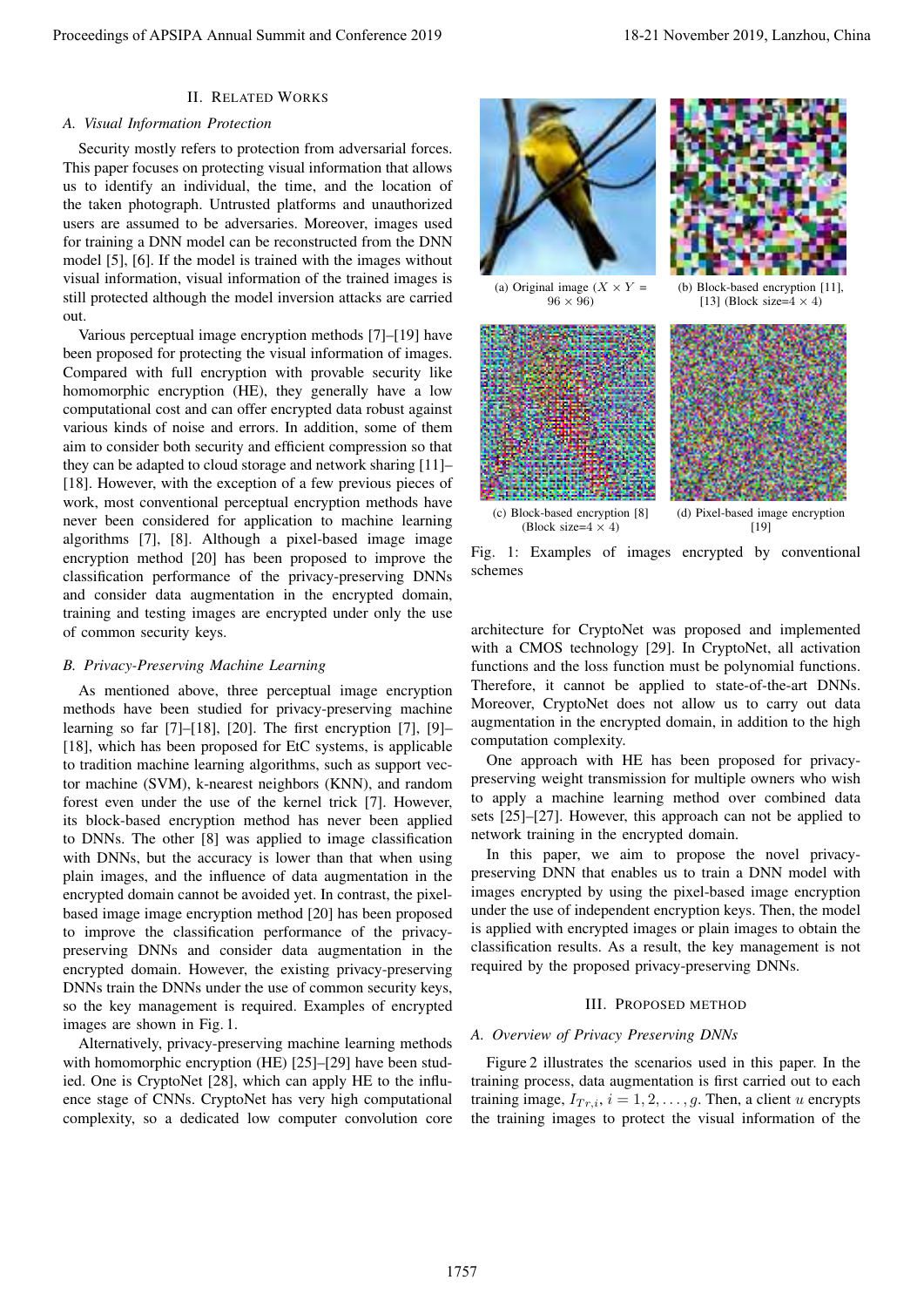

Fig. 2: Scenario

training images by using a training secret key set,  $K_{T r,i}$ , and sends the encrypted images  $(I_{e_{Tri}})$  to a cloud server.

There are two testing scenarios used in this paper.

- *Scenario 1:* The client u encrypts testing images,  $I_{Te,i}$ ,  $i = 1, 2, \dots, h$ , by using a testing secret key set,  $K_{Te,i}$ , and sends the encrypted image  $I_{e_{Te,i}}$  to a server, as shown in Fig.  $2(a)$ .
- **Scenario 2:** The client u sends the plain image  $I_{Te,i}$  to a server, as shown in Fig. 2(b).

Then, the server solves a classification problem with an image classification model trained in advance, and then returns the classification results to the client.

Note that the server has no secret key, so clients are able to control the privacy of images by themselves even when the classification process is done in the server.

Although the conventional privacy-preserving DNNs [20] considers to encrypt training and testing images by using a common security key, we assume that there are two encryption key conditions for generating encrypted images as follows.

- **Same encryption key:** Like the conventional method [20], all training and testing images are encrypted by using only one secret key, i.e.  $K_{Tr,1} = K_{Tr,2} = ...$  $\mathbf{K}_{Tr,q} = \mathbf{K}_{Te,i} = \mathbf{K}.$
- *Different encryption keys:* The different secret keys are



(a) Negative-positive transformation (b) Negative-positive

transformation and color shuffling

Fig. 3: Examples of images encrypted by the pixel-based image encryption method



Fig. 4: Proposed image encryption

independently assigned to training and testing images, i.e.  $\overline{\boldsymbol{K}_{Tr,1}} \neq \overline{\boldsymbol{K}_{Tr,2}} \neq \ldots \neq \overline{\boldsymbol{K}_{Tr,g}} \neq \overline{\boldsymbol{K}_{Te,i}}.$ 

## *B. Proposed Image Encryption*

In this section, we present a novel perceptual image encryption method that aims not only to relax the limitations of using encrypted images in DNNs but to also enhance security.

To generate an encrypted image  $(I_{e,i})$  from a color image,  $I_i$ , the following steps are carried out, as shown in Fig. 4. Note that the color shuffling (Step 3) is an optional encryption step to enhance security.

- 1) Divide  $I_i$  with  $X \times Y$  pixels into pixels.
- 2) Individually apply negative-positive transformation to each pixel of each color channel,  $I_{R,i}$ ,  $I_{G,i}$ , and  $I_{B,i}$ , by using a random binary integer generated by secret keys  $K_{c,i} = \{K_{R,i}, K_{G,i}, K_{B,i}\}.$  In this step, a transformed pixel value of the j-th pixel,  $p'$ , is calculated using

$$
p' = \begin{cases} p & (r(j) = 0) \\ p \oplus (2^L - 1) & (r(j) = 1) \end{cases},
$$
 (1)

where  $r(j)$  is a random binary integer generated by  $K_{c,i}$ .  $p$  is the pixel value of the original image with  $L$  bit per pixel. The value of the occurrence probability  $P(r(j)) =$ 0.5 is used to invert bits randomly [16].

3) (Optional) Shuffle three color components of each pixel by using an integer randomly selected from six integers generated by a key  $K_{s,i}$  as shown in Table I.

Images encrypted by using the pixel-based method are illustrated in Fig. 3, where Fig. 1(a) is the original one. It is proved that the visual information of images was protected as in Fig. 1(d).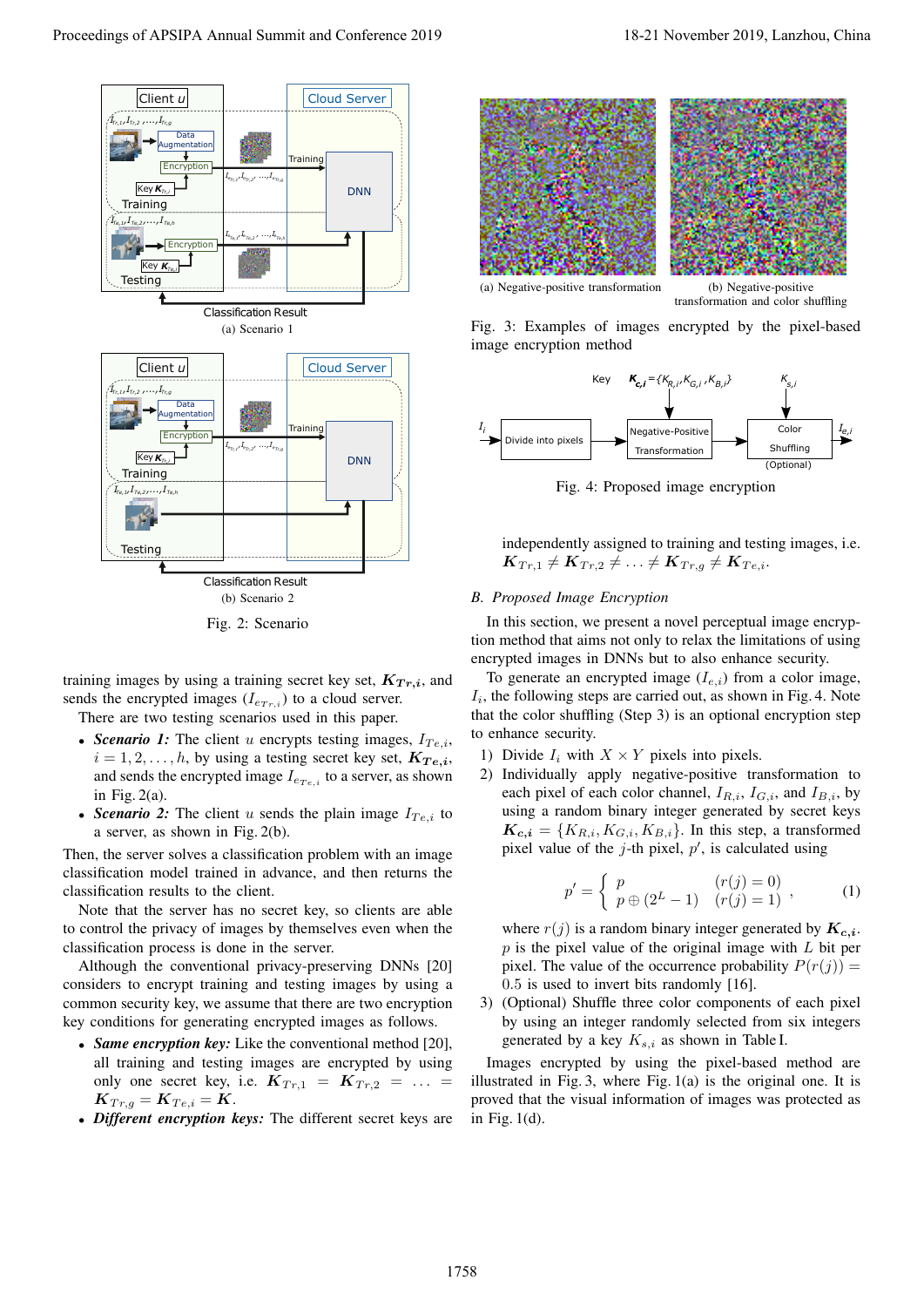TABLE I: Permutation of color components for random integer. For example, if random integer is equal to 2, red component is replaced by green one, and green component is replaced by red one while blue component is not replaced.

| Random Integer | Three Color Channels |  |
|----------------|----------------------|--|
|                |                      |  |
|                |                      |  |
|                |                      |  |
|                |                      |  |
|                |                      |  |
|                |                      |  |
|                |                      |  |

## *C. Properties of Encrypted Images*

Image encryption methods for privacy-preserving DNNs have to meet the following requirements.

- *Visual information protection:* to protect an individual, the time, and the location of the taken photograph.
- *Security:* to provide the robustness against COA.
- **Low damage to DNNs:** to maintain the performance of DNNs as plain images.

Although block-based encryption methods [7], [9]–[17] can protect the visual information, the encryption causes much damage to DNNs due to the loss of positional information in the spatial domain, so the performance of DNNs is heavily decreased compared with the plain images.

In comparison, the block-based encryption proposed by Tanaka [8] can reduce the damage to DNNs by using an adaptation network. However, the block-based encryption including Tanaka's method [7]–[17] are not secure enough against COA if training and testing images have low resolutions.

The conventional pixel-based encryption [19] can protect the visual information, as shown in Fig. 1(d), and it can provide a higher security level against COA than the blockbased encryption even when images have low resolutions. However, it causes much damage to DNNs because the pixelbased method does not consider maintaining the properties of original images.

In contrast, the proposed pixel-based encryption considers maintaining the properties of original images to reduce the damage to DNNs. The encryption steps, negative-positive transformation and color component shuffling, can be expressed as an orthogonal transformation, so the encrypted images can maintain the relation among original images [7]. Moreover, as the proposed encryption is a pixel-based one, high level of security is maintained even if images have low resolutions. Hence, the proposed encryption is expected to outperform the conventional encryption methods.

## *D. Robustness against ciphertext-only Attacks*

Security mostly refers to protection from adversarial forces. In this paper, we consider brute-force attack and propose a novel DNN-based COA for the pixel-based image encryption.

*1) Brute-force Attack:* If  $I_i$  with  $X \times Y$  pixels is divided into pixels, the number of pixels  $n$  is given by

$$
n = X \times Y. \tag{2}
$$



Fig. 5: Proposed DNN-based COA

The key spaces of negative-positive transformation  $(N_{nn})$ and color component shuffling  $(N_{col})$  are represented by

$$
N_{np}(n) = 2^{3n}, N_{col}(n) = (3P_3)^n = 6^n.
$$
 (3)

Consequently, the key space of images encrypted by using the proposed encryption scheme,  $N(n)$ , is represented by the following.

$$
N(n) = N_{np}(n) \cdot N_{col}(n)
$$
  
=  $2^{3n} \cdot 6^n$  (4)

In contrast, in Tanaka's method [8],  $I_i$  with  $X \times Y$  pixels is divided into blocks each with  $4 \times 4$  pixels, and each block is split into upper 4-bit and lower 4-bit images to generate 6-channel image blocks. Then, the intensities of randomly selected pixels are reversed. Eventually, the pixels in each block are shuffled with the same pattern.

The key space of Tanaka's method [8],  $N_{tanaka}$ , is given by

$$
N_{tanaka} = 96! \cdot 2^{96}.\tag{5}
$$

 $N(n)$  is equal to  $N_{tanaka}$  when n is approximately equal to 106.4. Therefore, the proposed encryption has a larger key space than Tanaka's method if  $X \times Y = 11 \times 11$  pixels.

*2) DNN-based ciphertext-only Attack:* we propose a novel DNN-based COA that aims to reconstruct the visual information of encrypted images. Since the encryption method is a pixel-based one, the proposed DNN for COA consists of three  $1 \times 1$ -locally connected layers, which work similarly to  $1 \times 1$ -convolution layer, except that weights are unshared. Figure 5 illustrates the proposed attack where  $C_k^{M_k}$  is the k-th locally connected layer of the network with a kernel size and stride of  $(1,1)$ ,  $M_k$  is the number of feature maps of the k-th locally connected layer,  $k \in \{1, 2, 3\}$ , and  $I'_i$ denotes a reconstructed image. The representations of each encrypted pixel are extracted in the first two layers, and then the reconstructed pixels are obtained by the last layer. Proceedings of APSIPA Annual Summit at the china in the summit and  $\frac{C_1}{C_1C_2C_3}$  is the summit and Conference 2019 18-21 November 2019, Langhost 2019, Langhost 2019, Langhost 2019, Langhost 2019, Langhost 2019, Lang

#### IV. EXPERIMENTS

### *A. Robustness against ciphertext-only Attack*

*1) Experimental Conditions:* We employed STL-10 dataset, which contains  $96\times96$  pixel color images and consists of 5,000 training images and 8,000 testing images [30].

In the experiment, the numbers of feature maps,  $M_1$ ,  $M_2$ , and  $M_3$ , were set to 8, 32, and 3, respectively.

The network was trained by using stochastic gradient descent (SGD) with momentum for 70 epochs, and used mean squared error (MSE), which compares the differences between the reconstructed images and the original ones, as a loss function. The learning rate was initially set to 0.1 and decreased by a factor of 10 at 40 and 60 epochs. We used a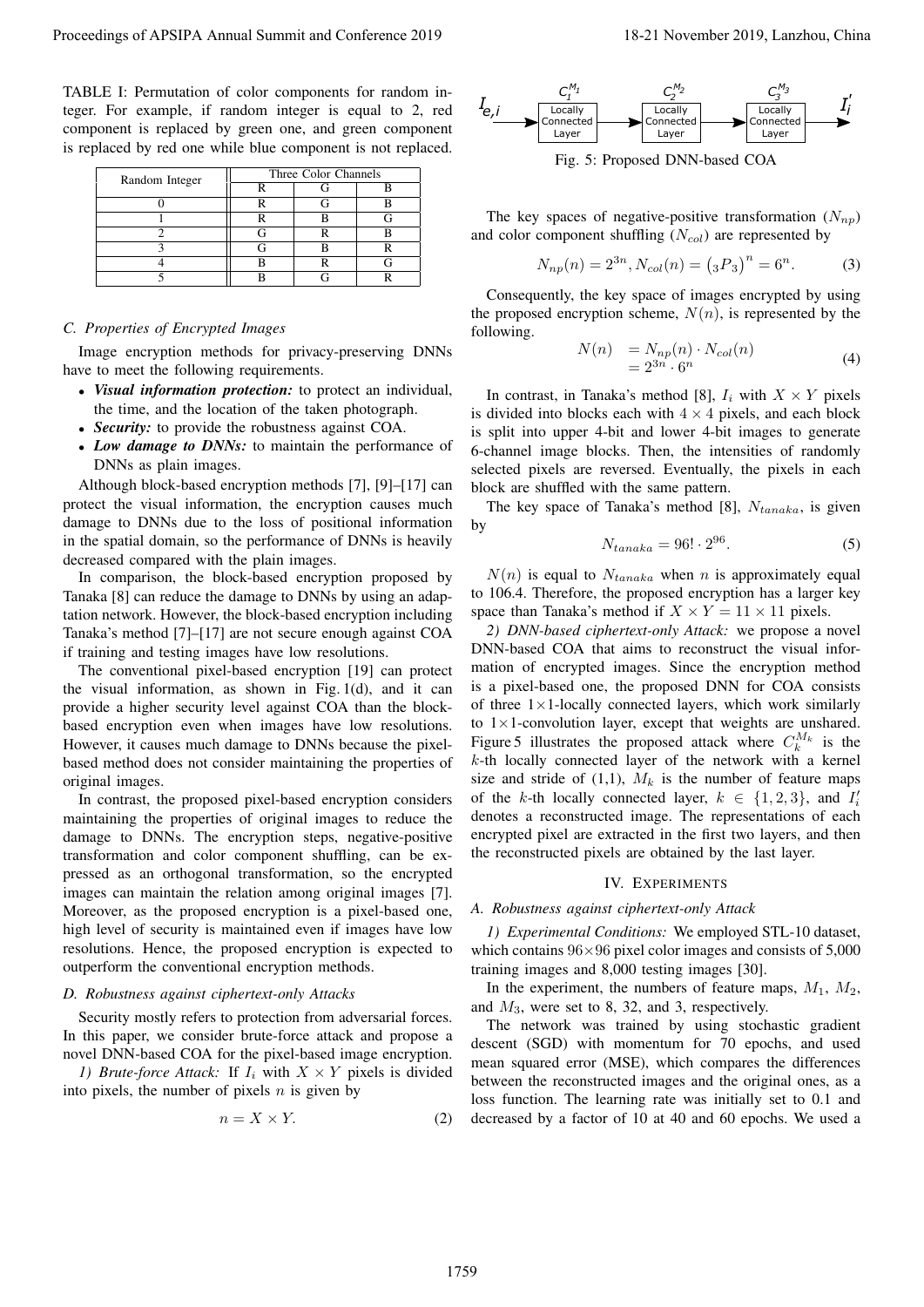

(a) Same encryption key (b) Different encryption keys

Fig. 6: Examples of reconstructed images from the images encrypted by the negative-positive transformation and color shuffling.

TABLE II: Average SSIM of the reconstructed images compared with the original ones.

| Key Conditions            | Encryption   | <b>SSIM</b> |
|---------------------------|--------------|-------------|
| Same encryption key       | Step 2       | 0.1732      |
|                           | Step 2 and 3 | 0.1715      |
| Different encryption keys | Step 2       | 0.0424      |
|                           | Step 2 and 3 | 0.0425      |

weight decay of 0.0005, a momentum of 0.9, and a batch size of 128.

*2) Results:* Examples of reconstructed images under the use of same and different encryption keys are shown in Fig. 6, where Fig. 1(a) is the original one. The visual information of the reconstructed images was recovered by the proposed scheme if the images are encrypted under same encryption key, as shown in Fig.  $6(a)$ . This is because each image was encrypted with only one pattern, so the proposed attack can recognize the pattern and recover the visual information by comparing the difference between reconstructed images and original images. In comparison, the pixel-based encryption method has robustness against COA if the training images are encrypted by using different encryption keys. Therefore, the visual information cannot be recovered, as shown in Fig. 6(b). Proceeding of APSIPA Annual Summit and The Total Markov Higher Conference 2019 18-21 November 2019, China 2019<br>
The Conference 2019 18-21 November 2019 18-21 November 2019 18-21 November 2019 18-21 November 2019 18-21 Nov

Table II shows that the structural similarity (SSIM) values of the encrypted images under the use of same encryption key were much higher than under the use of different encryption keys.

#### *B. Image Classification*

To confirm that the proposed scheme is effective, we evaluated the performance in terms of image classification accuracy and compared it with conventional privacy-preserving methods.

*1) Experimental Conditions:* We employed CIFAR10, which contains  $32 \times 32$  pixel color images and consists of 50,000 training images and 10,000 test images in 10 classes [31]. Standard data augmentation (shifting and random horizontal flip) was used.

The network was trained by using SGD with momentum for 300 epochs. The learning rate was initially set to 0.1 and

TABLE III: Image classification accuracy when testing with encrypted images  $I_{e_{Te,i}}$ . (ResNet-18)

| Encryption               | Accuracy $(\% )$ |                |  |
|--------------------------|------------------|----------------|--|
|                          | Same Key         | Different Keys |  |
| Plain Image              | 93.52            |                |  |
| Proposed (step 2)        | 93.01            | 92.96          |  |
| Proposed (steps 2 and 3) | 90.85            | 90.97          |  |
| Tanaka's Scheme [8]      | 90.41            | 32.69          |  |
| Pixel-based [19]         | 72.15            | 67.91          |  |
| EtC $[11]$ , $[12]$      | 82.32            | 52.56          |  |

TABLE IV: Image classification accuracy when testing with plain images  $I_{Te,i}$ . (ResNet-18)

| Training Data            |                | Accuracy $(\%)$ |
|--------------------------|----------------|-----------------|
| Plain Image              |                | 93.52           |
| Proposed (step 2)        | Same Key       | 91.47           |
|                          | Different Keys | 92.16           |
| Proposed (steps 2 and 3) | Same Key       | 87.62           |
|                          | Different Keys | 90.46           |
| Tanaka's Scheme [8]      | Same Key       | 26.68           |
|                          | Different Keys | 39.39           |

was decreased by a factor of 10 at 150 and 225 epochs. We used a weight decay of 0.0005, a momentum of 0.9, and a batch size of 128.

The proposed encryption was used to encrypt all training and testing images, and networks were then trained and tested by using the encrypted images, as shown in Fig. 2. We utilized two encryption key conditions to evaluate how different encryption keys affect the image classification performance. We evaluated the image classification accuracy of encrypted images under the use of deep residual networks (ResNet-18) [32], [33], which consists of 18 layers.

*2) Results:* Table III shows that the classification accuracy when the trained model is tested by  $I_{e_{Te,i}}$ . The results showed that the proposed method outperformed other encryption methods even when images were encrypted under different encryption keys. In comparison, the accuracy of other methods were heavily degraded when images were encrypted under different encryption keys. Therefore, it was proved that the proposed method causes low damage to DNNs because the proposed encryption not only provides the comparable classification accuracy as that of plain images but also enables the use of different encryption keys without any effects to the classification performance.

Table IV shows that the classification accuracy when the trained model is tested by  $I_{Te,i}$ . It was confirmed that the proposed method under the use of different keys enables us not to only test DNNs with plain images but to also outperform the method under the use of same key. In addition, under the use of different keys, the classification accuracy when testing with  $I_{Te,i}$  was almost the same as that when testing with  $I_{er_{e,i}}$ . In comparison, the models trained by Tanaka's method [8] are not able to classify  $I_{Te,i}$  As a result, it was proved that the proposed method maintains the important properties of plain images even when the visual information is protected.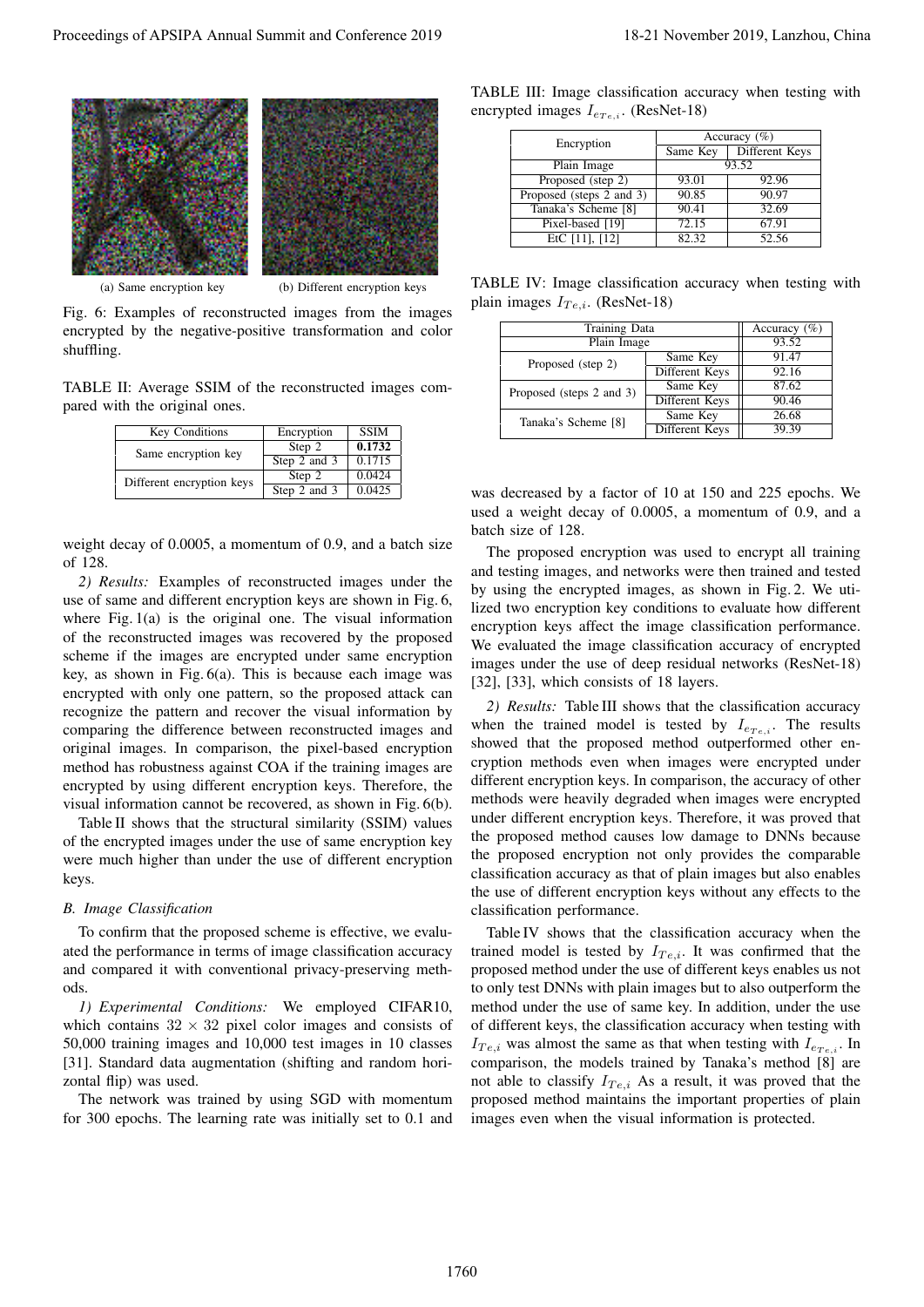## V. CONCLUSION

We presented a novel privacy-preserving scheme for deep neural networks (DNNs) that enables us not to only apply images without visual information to DNNs but to also consider the use of different encryption keys for both training and testing images for the first time. The novel pixel-based image encryption was proposed to protect the visual information of images and be available for training and testing DNNs. In addition, the proposed privacy-preserving scheme for DNNs allowed us to train a DNN model with encrypted images, and then test it with plain images without any classification performance degradation. In an experiment, we evaluated the performance of the proposed method in terms of the robustness against COA, and the classification accuracy. The experimental results demonstrated that the proposed method with different encryption keys has robustness against COA; therefore, the visual information cannot be reconstructed. Moreover, the proposed method can provide almost the same classification performance as that of using plain images even when the training images and testing images are encrypted by using different encryption keys. The results confirmed that the proposed scheme is able to classify plain images without any performance degradation, as well as classifying encrypted images. Proceedings of APSIPA Annual Summit and Conference 2019 18-21 November 2019, Lanzhou, China 1761

#### ACKNOWLEDGMENT

This work was partially supported by Grant-in-Aid for Scientific Research(B), No.17H03267, from the Japan Society for the Promotion Science.

#### **REFERENCES**

- [1] J. Donahue, Y. Jia, O. Vinyals, J. Hoffman, N. Zhang, E. Tzeng, and T. Darrell, "Decaf: A deep convolutional activation feature for generic visual recognition," Proceedings of the 31st International Conference on Machine Learning, Proceedings of Machine Learning Research (PMLR), vol.32, Bejing, China, pp.647–655, 2014.
- [2] A. Krizhevsky, I. Sutskever, and G. Hinton, "Imagenet classification with deep convolutional neural networks," Proceedings of the 25th International Conference on Neural Information Processing Systems, pp.1097– 1105, 2012.
- [3] N. Tishby and N. Zaslavsky, "Deep learning and the information bottleneck principle," 2015 IEEE Information Theory Workshop (ITW), pp.1–5, April 2015.
- [4] A. Saxe, Y. Bansal, J.D., M. Advani, A. Kolchinsky, B. Tracey, and D. Cox, "On the information bottleneck theory of deep learning," International Conference on Learning Representations, 2018.
- [5] M. Fredrikson, S. Jha, and T. Ristenpart, "Model inversion attacks that exploit confidence information and basic countermeasures," Proceedings of the 22Nd ACM SIGSAC Conference on Computer and Communications Security, pp. 1322–1333, 2015.
- [6] M. Fredrikson, E. Lantz, S. Jha, S. Lin, D. Page, and T. Ristenpart, "Model inversion attacks that exploit confidence information and basic countermeasures," USENIX Security Symposium, pp. 17–32, 2014.
- [7] T. Maekawa, A. Kawamura, Y. Kinoshita, and H. Kiya, "Privacypreserving svm computing in the encrypted domain," Proceedings of APSIPA Annual Summit and Conference, pp.897–902, 2018.
- [8] M. Tanaka, "Learnable image encryption," 2018 IEEE International Conference on Consumer Electronics-Taiwan (ICCE-TW), pp.1–2, May 2018.
- [9] I. Ito and H. Kiya, "One-time key based phase scrambling for phaseonly correlation between visually protected images," EURASIP Journal on Information Security, vol.2009, no.841045, pp.1–11, 2010.
- [10] Z. Tang, X. Zhang, and W. Lan, "Efficient image encryption with block shuffling and chaotic map," Multimedia Tools Applications, vol.74, no.15, pp.5429–5448, 2015.
- [11] K. Kurihara, S. Shiota, and H. Kiya, "An encryption-then-compression system for jpeg standard," Picture Coding Symposium (PCS), pp.119– 123, 2015.
- [12] K. Kurihara, S. Imaizumi, S. Shiota, and H. Kiya, "An encryption-thencompression system for lossless image compression standards," *IEICE Transactions on Information and Systems*, vol. E100-D, no. 1, pp. 52–56, 2017.
- [13] K. Kurihara, M. Kikuchi, S. Imaizumi, S. Shiota, and H. Kiya, "An encryption-then-compression system for jpeg/motion jpeg standard," IE-ICE Transactions on Fundamentals of Electronics, Communications and Computer Sciences, vol.98, no.11, pp.2238–2245, 2015.
- [14] T. Chuman, K. Kurihara, and H. Kiya, "On the security of block scrambling-based etc systems against jigsaw puzzle solver attacks," IEEE International Conference on Acoustics, Speech and Signal Processing (ICASSP), pp.2157–2161, 2017.
- [15] T. Chuman, K. Kurihara, and H. Kiya, "On the security of block scrambling-based etc systems against extended jigsaw puzzle solver attacks," IEICE Transactions on Information and Systems, vol.E101-D, no.1, 2017.
- [16] T. Chuman, W. Sirichotedumrong, and H. Kiya, "Encryption-thencompression systems using grayscale-based image encryption for jpeg images," IEEE Transactions on Information Forensics and Security, vol.14, no.6, pp.1515–1525, 2019.
- [17] W. Sirichotedumrong and H. Kiya, "Grayscale-based block scrambling image encryption using ycbcr color space for encryption-thencompression systems," APSIPA Transactions on Signal and Information Processing, vol.8, p.e7, 2019.
- [18] V. Itier, P. Puteaux, and W. Puech, "Recompression of jpeg cryptocompressed images without a key," IEEE Transactions on Circuits and Systems for Video Technology, 2019.
- [19] M.T. Gaata and F.F. Hantoosh, "An efficient image encryption technique using chaotic logistic map and rc4 stream cipher," International Journal of Modern Trends in Engineering and Research, vol.3, no.9, pp.213–218, 2016.
- [20] W. Sirichotedumrong, T. Maekawa, Y. Kinoshita, and H. Kiya, "Privacypreserving deep neural networks with pixel-based image encryption considering data augmentation in the encrypted domain," in *IEEE International Conference on Image Processing (ICIP)*, September 2019, to be published. [Online]. Available: http://arxiv.org/abs/1905.01827
- [21] T. Araki, J. Furukawa, Y. Lindell, A. Nof, and K. Ohara, "Highthroughput semi-honest secure three-party computation with an honest majority," Proceedings of the 2016 ACM SIGSAC Conference on Computer and Communications Security, CCS '16, New York, NY, USA, pp.805–817, ACM, 2016.
- [22] T. Araki, A. Barak, J. Furukawa, T. Lichter, Y. Lindell, A. Nof, K. Ohara, A. Watzman, and O. Weinstein, "Optimized honest-majority mpc for malicious adversaries – breaking the  $1$  billion-gate per second barrier," 2017 IEEE Symposium on Security and Privacy (SP), pp.843–862, May 2017.
- [23] W. Lu, S. Kawasaki, and J. Sakuma, "Using fully homomorphic encryption for statistical analysis of categorical, ordinal and numerical data," IACR Cryptology ePrint Archive, vol.2016, p.1163, 2016.
- [24] Y. Aono, T. Hayashi, L. Phong, and L. Wang, "Privacy-preserving logistic regression with distributed data sources via homomorphic encryption," IEICE Transactions on Information and Systems, vol.E99.D, no.8, pp.2079–2089, 2016.
- [25] R. Shokri and V. Shmatikov, "Privacy-preserving deep learning," Proceedings of the 22Nd ACM SIGSAC Conference on Computer and Communications Security, CCS '15, New York, NY, USA, pp.1310–1321, 2015.
- [26] L.T. Phong, Y. Aono, T. Hayashi, L. Wang, and S. Moriai, "Privacypreserving deep learning via additively homomorphic encryption," IEEE Transactions on Information Forensics and Security, vol.13, no.5, pp.1333–1345, May 2018.
- [27] L. Phong and T. Phuong, "Privacy-preserving deep learning for any activation function," CoRR, vol.abs/1809.03272, 2018.
- [28] N. Dowlin, R. Gilad-Bachrach, K. Laine, K. Lauter, M. Naehrig, and J. Wernsing, "Cryptonets: Applying neural networks to encrypted data with high throughput and accuracy," tech. rep., February 2016.
- [29] Y. Wang, J. Lin, and Z. Wang, "An efficient convolution core archi-